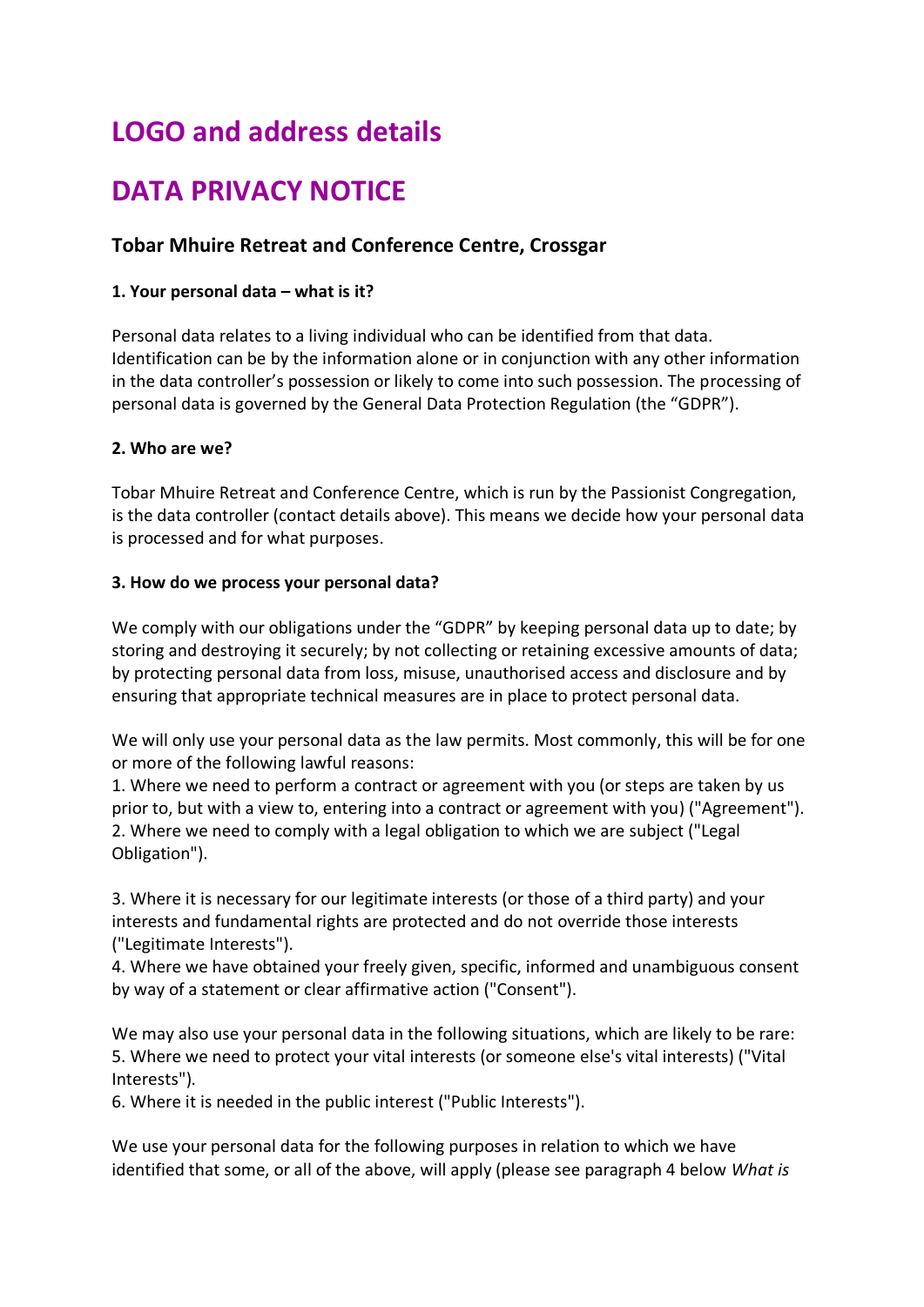*the legal basis for processing your personal data?*). If you ask, we will tell you which of the above lawful reasons we rely on specifically): -

- • To administer bookings
- • To inform you of news, events, activities and courses running at Tobar Mhuire;
- • To administer membership records of the "200 Club";
- • To fundraise and promote the interests of the charity;
- • To manage our employees and volunteers;
- • To care for our retreatants this may involve using dietary requirement information,

information regarding special needs (e.g., mobility) or specific healthcare

information requested in case of emergency

• • To maintain our own accounts and records (including the processing of Gift Aid

Applications if necessary);

- • To pay invoices or send invoices and administer payments; and
- To share student contact details with relevant awarding bodies as necessitated by

their course requirements.

#### **4. What is the legal basis for processing your personal data?**

- • So that we can keep you informed about news, events, activities and courses and to fundraise and promote the interests of the charity, we rely on Legitimate Interests (to promote, and raise money for, our charity). However, please note that under the Privacy and Electronic Communications Regulations ("PECR") we are not permitted to send such information to you on an unsolicited basis by electronic communication (such as email) unless you have "opted-in" to receive such communications (in which case we rely on Consent) or unless, to avoid inconveniencing you, we are able to "soft opt-in" you to receive such communications where you have previously had involvement in similar of our activities (in which case we rely on Legitimate Interests (to promote our activities)). In any event, we must give you the ability to opt-out of receiving such information by way of electronic communication.
- • So that we can administer membership records of the "200 Club" we rely on Agreement, Legal Obligations and Legitimate Interests (to administer our charity).
- • So that we can manage our employees and volunteers we rely on Agreement, Legal Obligations and Legitimate Interests (we need the help of our employees and volunteers so that we can deliver our charitable activities).
- • So that we can maintain our own accounts and records (including the processing of Gift Aid applications) we rely on Agreement, Legal Obligations and Legitimate Interests (so that we can respond to queries, requests and complaints).
- • So that we can share contact details with relevant awarding bodies as necessitated by their course requirements we rely on Agreement and Legitimate Interests (of the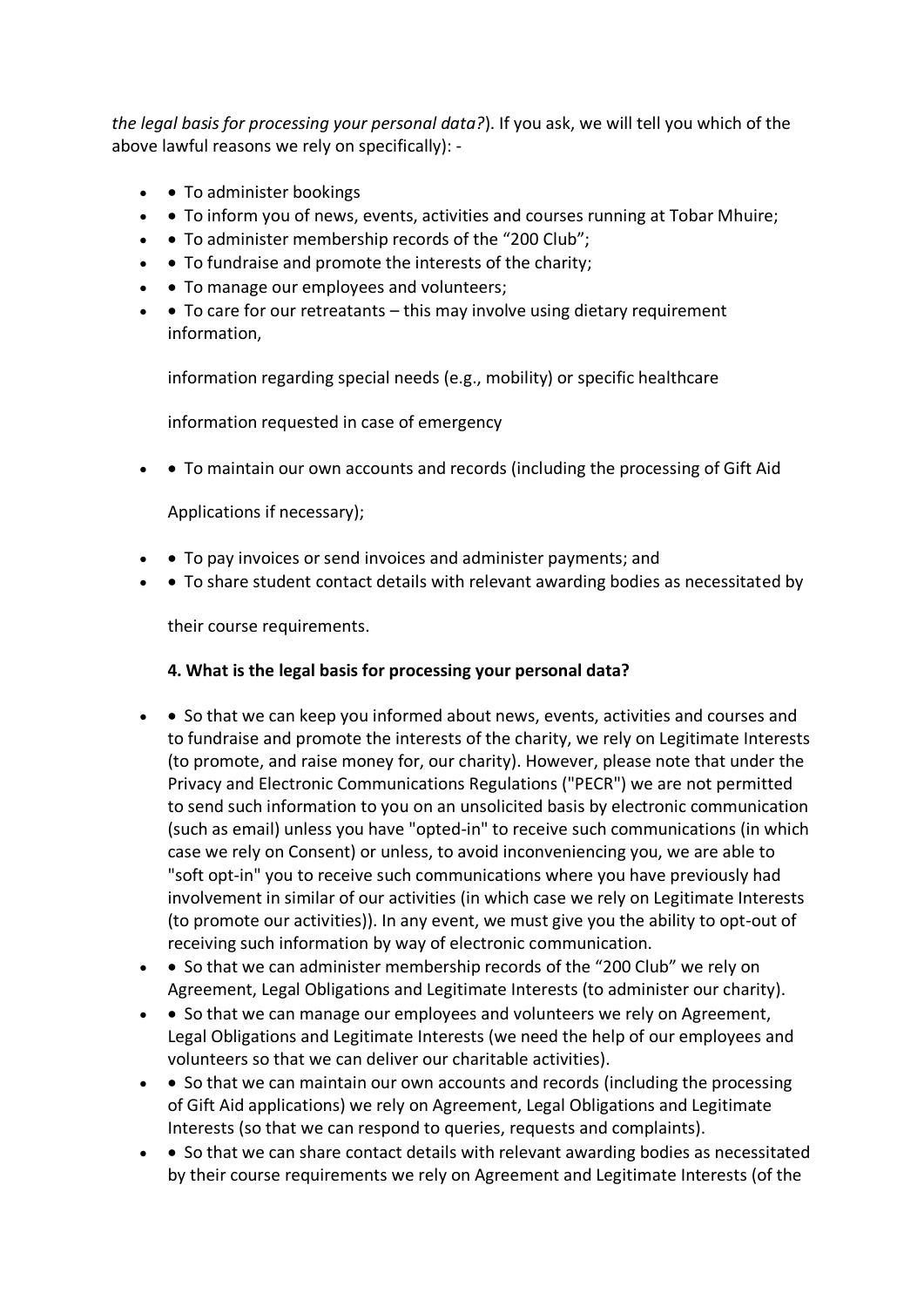relevant awarding body, to verify the details of those participating in their course, and that their course has been undertaken in accordance with applicable standards).

#### **5. Sensitive personal data**

To the extent that we need to process your sensitive personal data (such as, and particularly, information about your religious or philosophical beliefs or your mental or

physical health), it is necessary for us to have your express consent, or another lawful reason, to be able to do so. Such other lawful reasons include:

• • processing is necessary for the purposes of carrying out obligations and exercising rights

in the field of employment, social security or social protection law, or a collective

agreement;

• • processing is necessary to protect your vital interests where you are physically or legally

unable to give consent;

• • processing is carried out by us (a religious not-for-profit body) where the processing

relates only to our members or former of our members (or those who have regular

contact with us in connection with those purposes);

- • processing relates to personal data which has been made public;
- • processing is necessary for the establishment, exercise or defence of legal claims;
- • processing is necessary for reasons of substantial public interest;
- • processing is necessary for the purposes of preventative or occupational medicine, for

the assessment of the working capacity of employees, medical diagnosis, the provision of health or social care or treatment or the management of health or social care systems and services.

#### **6. Sharing your personal data**

Your personal data will be treated as strictly confidential and will not be disclosed to a third party without your consent or we have another lawful reason to do so.

#### **7. How long do we keep your personal data?**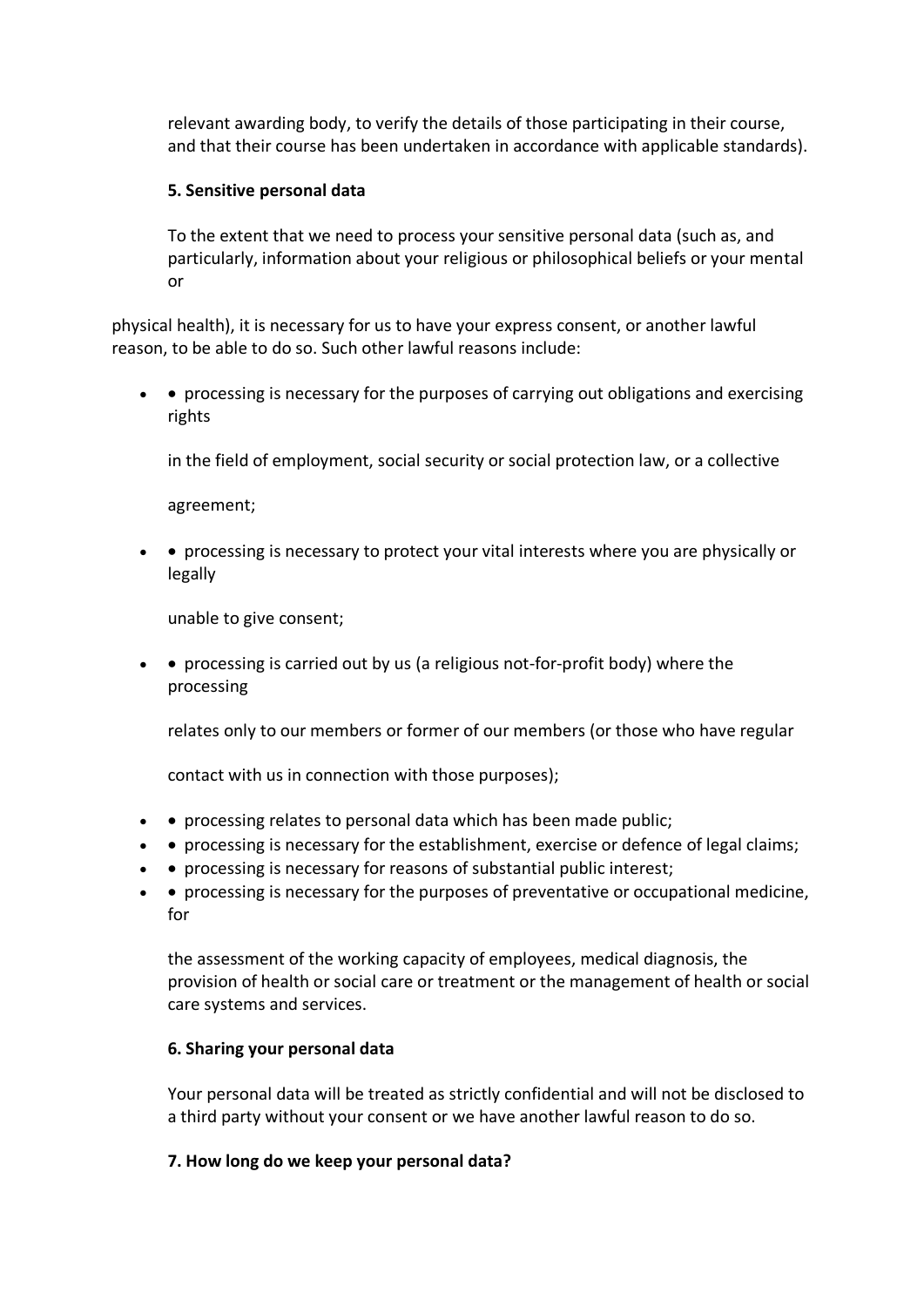We keep data in accordance with our Retention Policy. (For further information about our Retention Policy please ask to see a copy).

#### **8. Your rights and your personal data**

Unless subject to an exemption under the GDPR, you have the following rights with respect to your personal data which can be exercised in certain circumstances: -

- $\circ \bullet$  The right to request a copy of your personal data which we hold about you;
- o The right to request that we correct any personal data if it is found to be inaccurate

or out of date;

 $\circ$  • The right to request your personal data is erased where it is no longer necessary for

us to retain such data;

 $\circ \bullet$  The right to withdraw any consent you may have given to us, to enable us to

undertake the processing, at any time;

 $\circ \bullet$  The right to request that the data controller provide the data subject with his/her

personal data (known as a subject access request) and where possible, to transmit that data directly to another data controller, (known as the right to data portability), (where applicable);

- $\circ \bullet$  The right, where there is a dispute in relation to the accuracy or processing of your personal data, to request a restriction is placed on further processing;
- o The right to object to the processing of personal data, (where applicable); and
- $\circ \bullet$  The right to lodge a complaint with the Information Commissioners Office

(www.ico.org.uk).

#### **9. Further processing**

If we wish to use your personal data for a new purpose, not covered by this Data Protection Notice, then we will provide you with a new notice explaining this new use prior to commencing the processing and setting out the relevant purposes and processing conditions. Where and whenever necessary, we will seek your prior consent to the new processing.